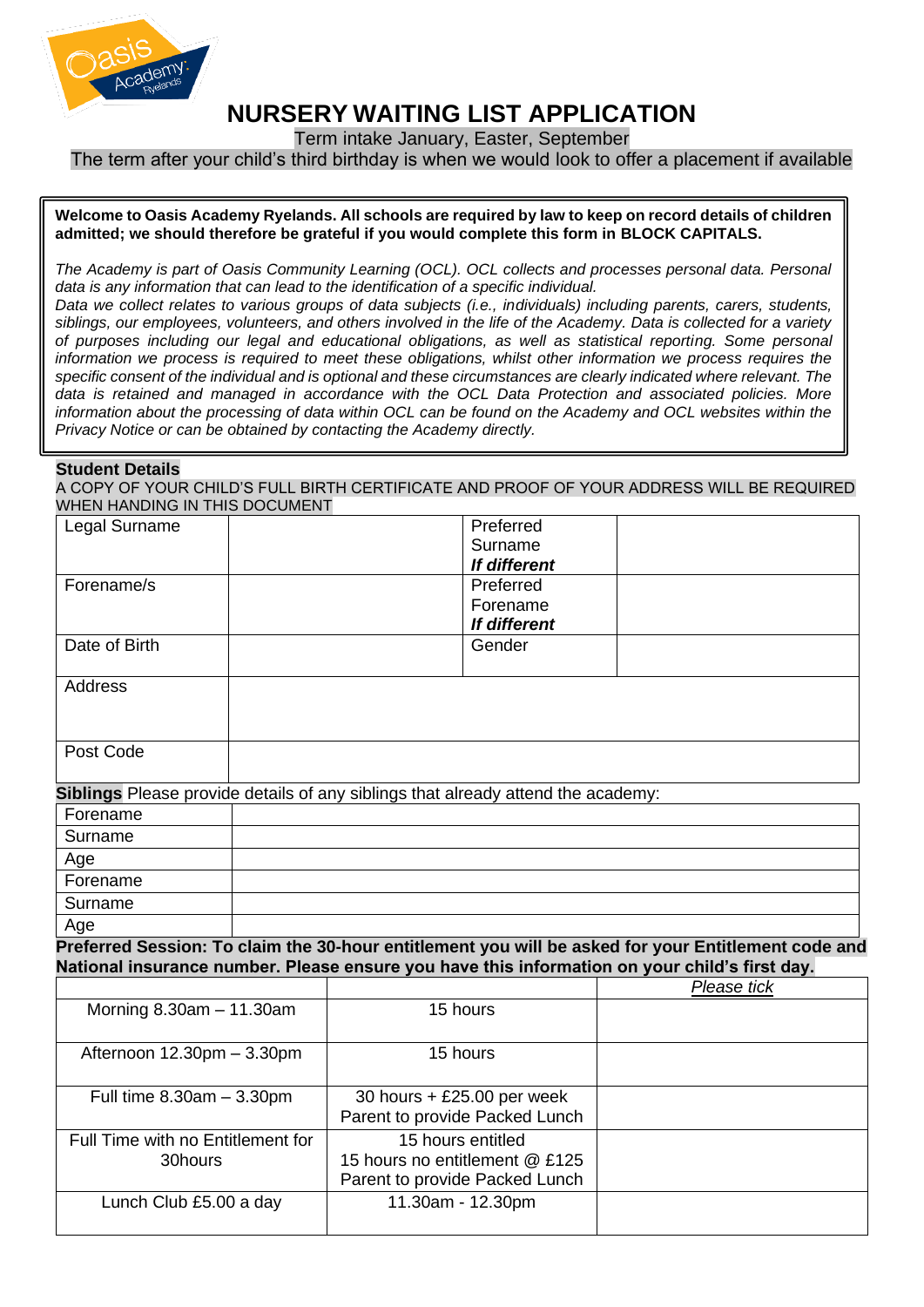# **Parental Contact Details**

| <b>Full Name</b>        |  |
|-------------------------|--|
| Relationship to student |  |
| Home Address            |  |
| Home telephone number   |  |
| Mobile number           |  |
| Email address           |  |
| Place Of Work           |  |
| Job Title               |  |

# LOOKED AFTER CHILDREN

Is the named child in public care (e.g., resident with a foster carer or in a children's home)? If yes, please provide the following details:

| Name of Assigned Social<br>Worker                                           |  |
|-----------------------------------------------------------------------------|--|
| <b>Local Authority</b>                                                      |  |
| <b>Contact Number</b>                                                       |  |
| Date on which the child took<br>up residence at the address<br>quoted above |  |

## SPECIAL CASE PRIORITY/OTHER AGENCIES INVOLVED

Speech & Language, Social Services etc If there are any special reasons which make your child's admission to the above Nursery particularly desirable, please outline them below. You should include any medical, social, or educational issues or any other relevant information. (Please attach separate sheet if necessary).